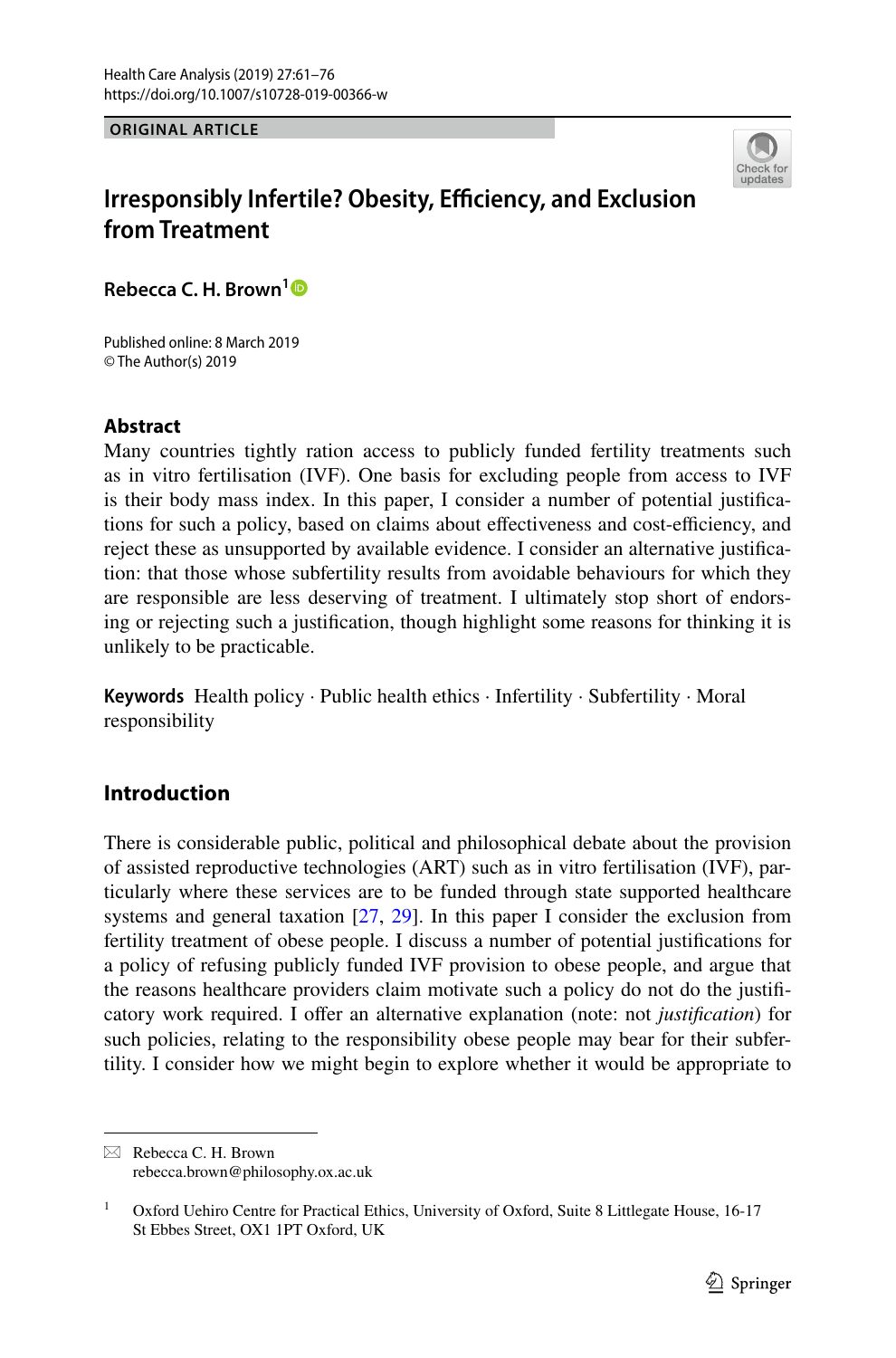limit IVF access for those who are obese on the basis of responsibility, and highlight some problems with such an approach to healthcare provision.

For the purposes of this discussion I shall largely focus on the United Kingdom's healthcare system as an example. The British system lends itself to assessment because of its quasi-centralised structure. It has explicit methods for addressing issues of resource distribution centrally (through the National Institute for Health and Care Excellence, NICE), with fnal decisions about service provision at the regional level made by local commissioners (clinical commissioning groups [CCGs] in England, health boards in Scotland, Wales and Northern Ireland). However, much of the discussion is relevant to other national contexts where decisions about equitable provision of healthcare must be addressed.

#### **Policy Guidance and Exclusion of People with Obesity**

In the UK, guidance about what treatments and services should be provided through the NHS is produced by NICE. The role of NICE is to synthesise relevant evidence and consider whether particular treatments provided to particular patient populations will provide sufficient health gains, given their cost, to make their funding justifable, given the other demands placed on healthcare resources. I will discuss further in a later section the procedures NICE uses for this purpose. The guidance that NICE provides is *advisory*: fnal decisions about what treatment will be provided and to whom are determined by local commissioners.

Relating to subfertility and the provision of IVF, NICE recommends that local commissioners should ofer three cycles of IVF to women under the age of 40 who have unexplained subfertility and have not conceived after 2 years of trying through regular, unprotected, heterosexual intercourse (NICE 2013). The guidelines recommend that women aged 40–42 should be offered one cycle of IVF. The recommendations for specifc diagnosable causes of subfertility difer from those relating to unexplained subfertility, which is reported to afect somewhere between 10 and 40% of couples with subfertility [\[3](#page-12-0), [23](#page-13-0), [37\]](#page-14-2). For much of this paper I will be concerned with treatment for unexplained subfertility, for which IVF is the main available intervention.

NICE provide further guidance relating to alcohol consumption, smoking, caffeinated beverages, obesity, low body weight, tight underwear, occupation, prescribed, over-the-counter and recreational drug use, complementary therapy and folic acid supplementation. Some of these factors are thought to affect fertility in various ways, and can infuence the way treatment is provided. I will focus on obesity here, but it could be that some of these other factors warrant similar scrutiny.

Regarding obesity, NICE state:

Women who have a body mass index (BMI) of 30 or over should be informed that they are likely to take longer to conceive…

Women who have a BMI of 30 or over and who are not ovulating should be informed that losing weight is likely to increase their chance of conception…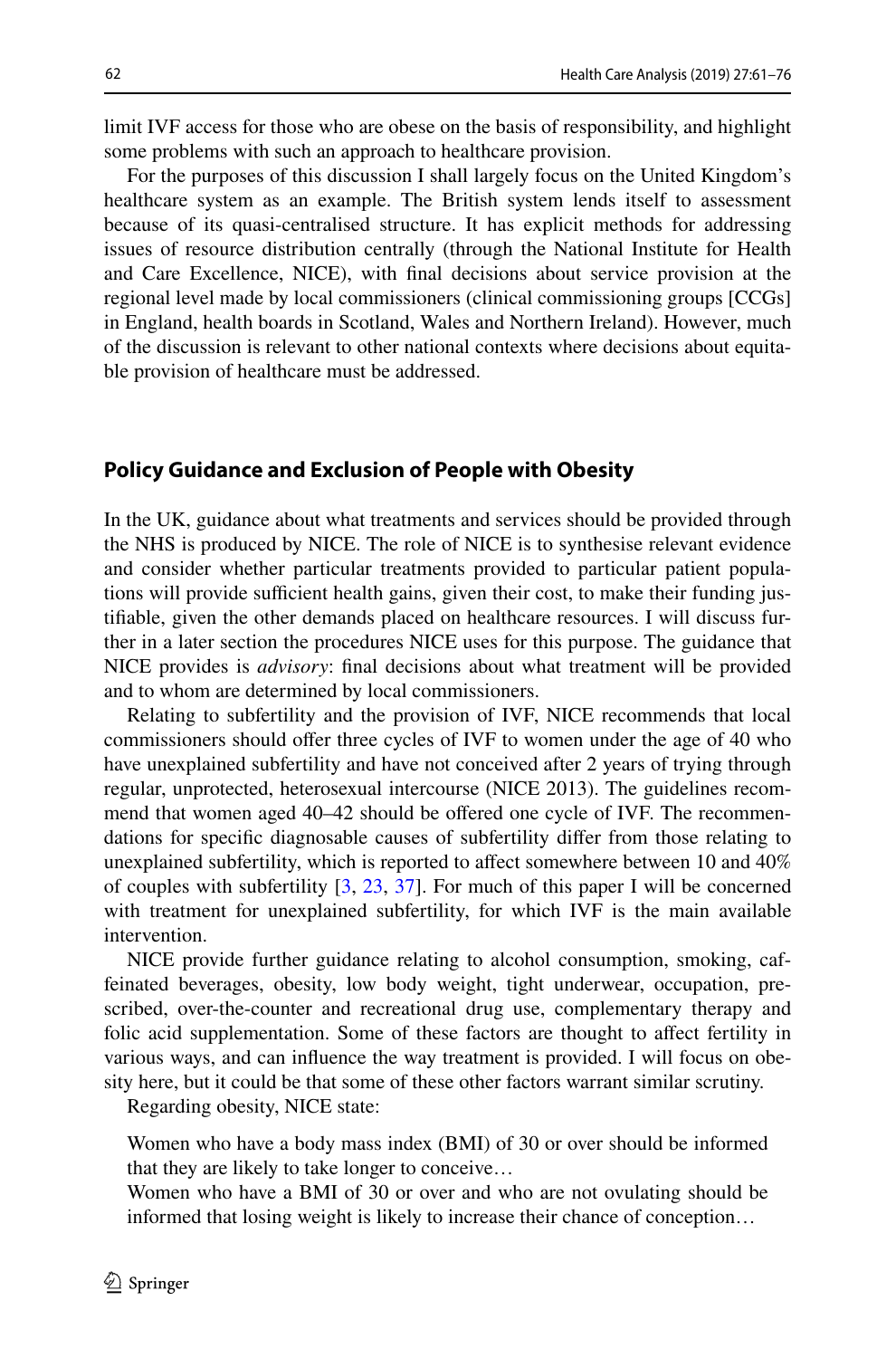Women should be informed that participating in a group programme involving exercise and dietary advice leads to more pregnancies than weight loss advice alone…

Men who have a BMI of 30 or over should be informed that they are likely to have reduced fertility…

[[34\]](#page-14-3) pp. 15–16.

It is worth noting that NICE guidelines do not explicitly advise against providing IVF to women with obesity, they only fag that obesity may impact fertility and recommend providing certain weight loss advice to those women. A report written by the National Infertility Group for Scotland, however, does make specifc recommendations that women with a BMI over 30 should not be ofered fertility treatment [\[30](#page-14-4)].

In fact, commissioners responsible for determining what NHS services will be available for local populations invariably impose a BMI limit for treatment, and independent units which provide fertility services both privately and for the NHS also often impose a BMI limit of their own [[59\]](#page-15-0). The BMI limit is imposed by almost all CCGs/health boards and generally requires that women's BMI be 19 or over and under 30 (England, Scotland, Wales) or 35 (Northern Ireland), often for at least 6 months prior to receiving IVF  $[9, 10]$  $[9, 10]$  $[9, 10]$  $[9, 10]$  $[9, 10]$ .<sup>1</sup> In addition, some commissioners impose a BMI limit on the male partner of a couple wishing to access IVF [[6\]](#page-13-3). My focus in this paper will be on the upper BMI limit as applied to women; similar criticisms are likely to be even more applicable to restrictions placed on male BMI, but I set these aside, along with the lower BMI limit placed on women seeking to access IVF.

The approach in the UK is comparable to a number of overseas contexts. The Royal Australian and New Zealand College of Obstetricians and Gynaecologists have published guidance that a BMI over 35 should be regarded as an absolute contraindication for IVF [\[56](#page-14-5), [57](#page-15-1)]. In the absence of professional body guidelines, a 2016 survey of providers of fertility services in the United States found that the majority of responding centres have a formal policy of setting a maximum BMI threshold for IVF [[18\]](#page-13-4). A draft report from the Canadian Fertility and Andrology Society does not recommend imposing a BMI cutoff, though notes that there is significant appetite for this, and that a 2014 survey of Canadian medical directors found that 50% of respondents imposed a cut-off [[7,](#page-13-5) [24\]](#page-13-6).

What is the justifcation for imposing an upper BMI limit on women seeking to access IVF services? In the following sections I will consider a number of bases for deeming it appropriate to exclude obese people from NHS-funded IVF.

<span id="page-2-0"></span><sup>&</sup>lt;sup>1</sup> These data have been collected by the group Fertility Fairness which used freedom of information requests to access individual commissioning organisations' policies regarding BMI and IVF provision. Such policies do not guarantee that no person with a BMI outside this range receives NHS funded IVF since there remains the possibility for individual physicians to circumvent the decisions made by commissioners.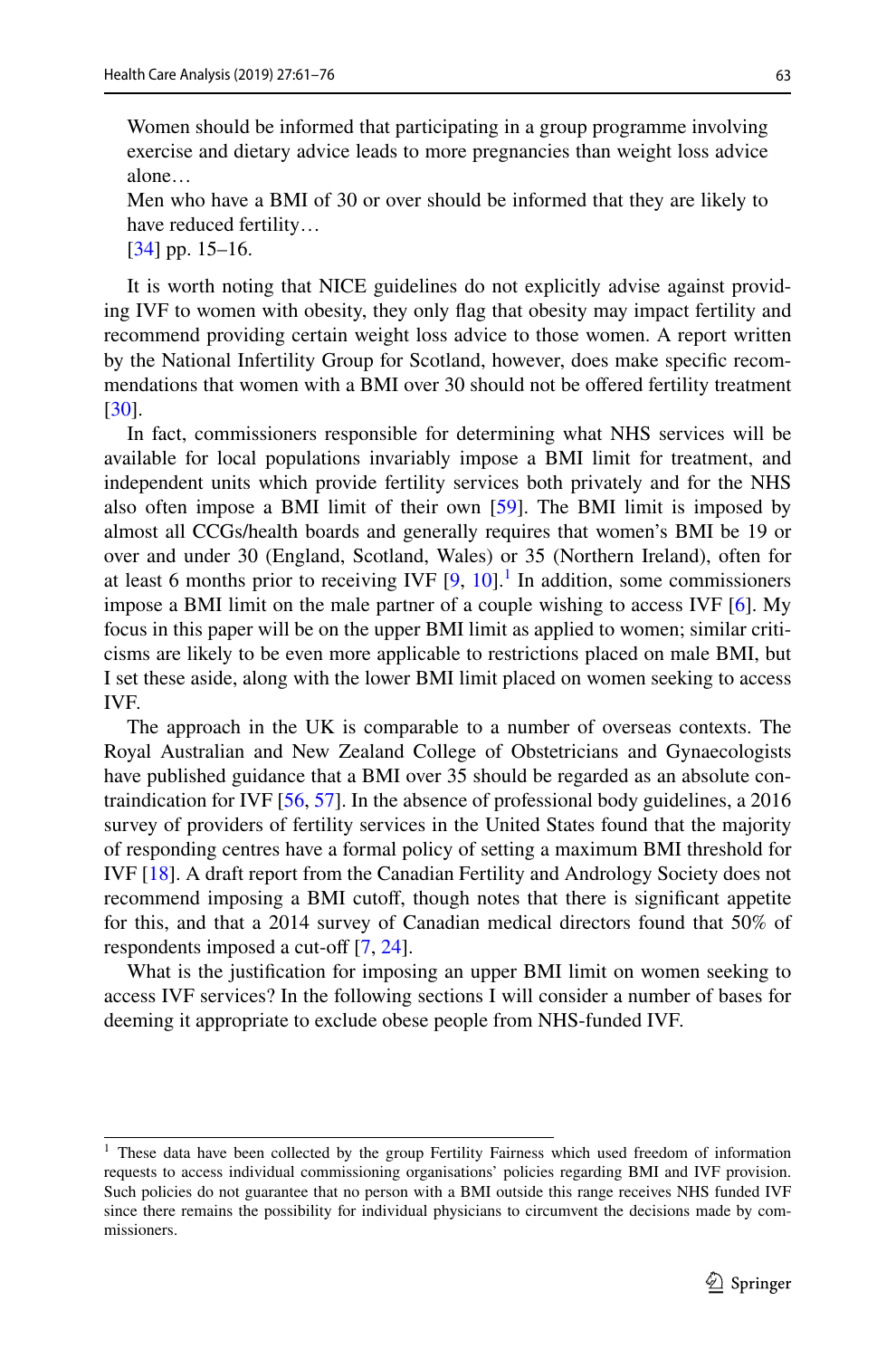#### **Proposed Justifcation I: IVF is Futile for Obese Women**

One basis for refusing IVF to obese women could be that it confers no clinical beneft. Medical futility is a contested concept, insofar as judgements of futility often differ between diferent groups (physicians, patients, funders, philosophers) as well as between individuals. This is signifcantly due to the fact that these diferent groups may value diferent things, or be willing to tolerate diferent degrees of risk, sideefects, benefts, etc. in deciding what treatments count as worthwhile.

Without fully specifying what will constitute futile treatment in the case of IVF, we might specify some parameters. This will include, most clearly, treatment that is known with certainty will not result in the birth of a living child.<sup>2</sup> It is likely that we should extend this to include treatment that is vanishingly unlikely to result in the birth of a living child. In addition to considering the rarity of benefts conferred, we should also consider the costs associated with the treatment, and begin to incorporate these into an assessment of whether or not IVF is likely to be of clinical beneft. As well as considerable fnancial costs, IVF is associated with a number of (risks of) harms. One such risk is developing ovarian hyperstimulation syndrome, which can result from taking drugs to stimulate egg cell production and in rare cases can be fatal. Other procedures associated with IVF, as well as the risks associated with pregnancy and childbirth in general, should be considered as detracting from the net (potential) beneft of IVF. Thus, it might be appropriate to refuse treatment where there is a non-zero chance of a live birth resulting, but a reasonably high risk of serious side-efects, such that the net efect is very likely to be negative.

Obesity is a risk factor for subfertility, and obese pregnancies are associated with higher risk of complications that threaten the health of the mother as well as reduce the likelihood of a live birth and potentially the longer term health of the child born [\[24](#page-13-6), [34,](#page-14-3) [51\]](#page-14-6). However, it seems unlikely to be appropriate to describe IVF treatment as futile in obese women but not non-obese women: as described by Tremellen et al. [\[57](#page-15-1)], analysis of a large sample of cycles in North America showed live birth rates in morbidly obese women (those with a BMI over 35) were not much lower than in women in the healthy weight range (26.3% as opposed to 31.4%).

#### **Proposed Justification II: IVF is Insufficiently Cost-Effective**

On any healthcare system there are likely to be strong objections to the provision of medically futile treatment. I have shown that current evidence suggests IVF is not necessarily futile in obese women (although there may be obese women for whom it is futile) and so this does not seem an appropriate justifcation for excluding them

<span id="page-3-0"></span><sup>&</sup>lt;sup>2</sup> Even this may not be wholly uncontentious. Evidence suggests people derive value from being provided with ART even when it *reduces* their chances of conception, as in a paper by Bhattacharya et al. [[2\]](#page-12-1) where satisfaction with treatment was higher in the treatment group (who received clomifene citrate) than in those in the expectant management group, even though it turned out that clomifene citrate acted as a mild contraceptive.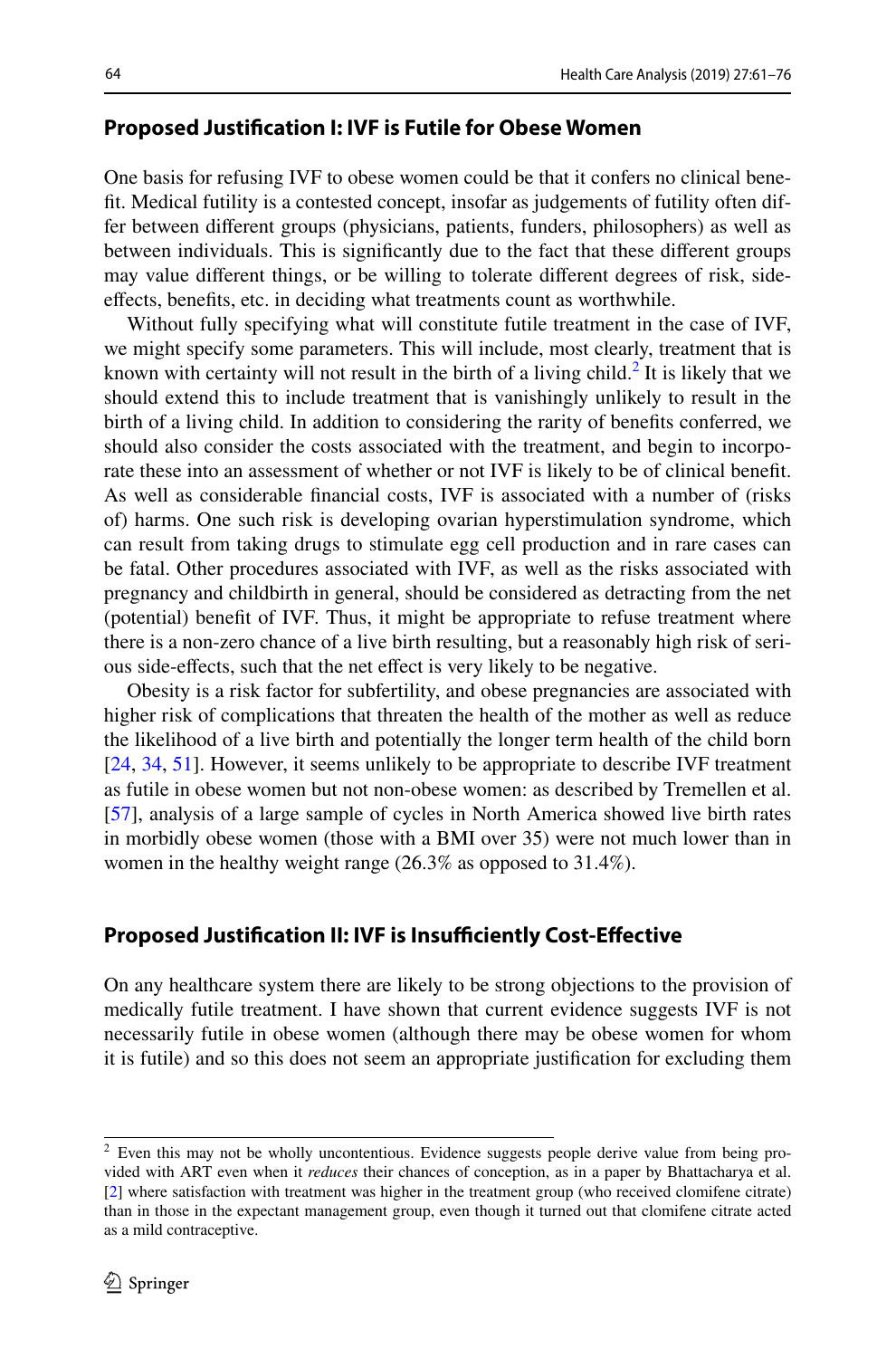65

from treatment. For a nationalised healthcare system such as the NHS, the need to fairly distribute fnite resources requires that justifable treatments are not only not futile, but that they be sufficiently cost-effective. In this section I will summarise how cost-efficiency is judged within the UK healthcare system, and argue that it is inconsistent to judge IVF provision for obese women to be cost-inefficient whilst judging IVF provision for non-obese women to be cost-efficient.

Rather than showing that IVF in obese women *is* cost-efective, my claim here will be that the procedures used to judge cost-efectiveness in the context of IVF are inadequate, and that there is probably insufficient evidence at present to make a reliable judgement regarding the cost-efectiveness of IVF in either obese or non-obese women.

The gold standard of evidence in evidence-based medicine is the randomised controlled trial (RCT). This takes a population of people, allocates them at random to either the treatment (in this case, receiving IVF) or control group (either no treatment at all, placebo treatment, or some alternative treatment) and compares the efects observed in the treatment arm with those in the control arm. The signifcance of RCTs is that, if well designed and executed, they provide a reliable way of assessing the causal efects of a treatment. In the context of IVF this is particularly important because of the possibility of spontaneous conception, which I will say more about.

Subfertility is typically defned by failure to conceive following a period of regular, unprotected, heterosexual intercourse (normally at least a year) (see [[33,](#page-14-7) [34,](#page-14-3) [60](#page-15-2)]). Subfertility can also be diagnosed in the presence of a clear subfertility-causing factor, such as where the individual is known to have undergone sterilisation or lacks viable gametes. A diagnosis of subfertility according to the one-year-withoutconceiving defnition does not indicate that a couple *cannot* conceive without assistance, but rather, it indicates that they have lower fertility than those who conceive within a year. Hence why I (and others) prefer the term *sub*fertility to *in*fertility, since the latter is erroneously suggestive of sterility.

The most likely time to conceive is within the frst month of trying. With each subsequent month conception becomes increasingly less likely. Within the frst year of trying, 80% of couples will conceive through intercourse; of the 20% who do not conceive in the frst year of trying, 50% will conceive during the second year of trying [\[38](#page-14-8)]. This trend continues, with decreasing numbers of people conceiving each subsequent year [\[14](#page-13-7), [55](#page-14-9)]. This means that if the population of people who did not conceive after 2 years of trying were all provided with IVF, some of those who successfully conceive would have conceived anyway in the absence of IVF. RCTs allow us to estimate what *additional* proportion of people conceive in the presence of IVF, and this is particularly important in the context of unexplained subfertility.

There is, however, very little good quality evidence relating to the efectiveness of IVF in people with unexplained subfertility. A Cochrane review<sup>[3](#page-4-0)</sup> published

<span id="page-4-0"></span><sup>3</sup> Cochrane reviews synthesise data from separate studies and frequently provide a meta-analysis of the evidence from separate research trials in order to try to better assess the efect of a particular intervention.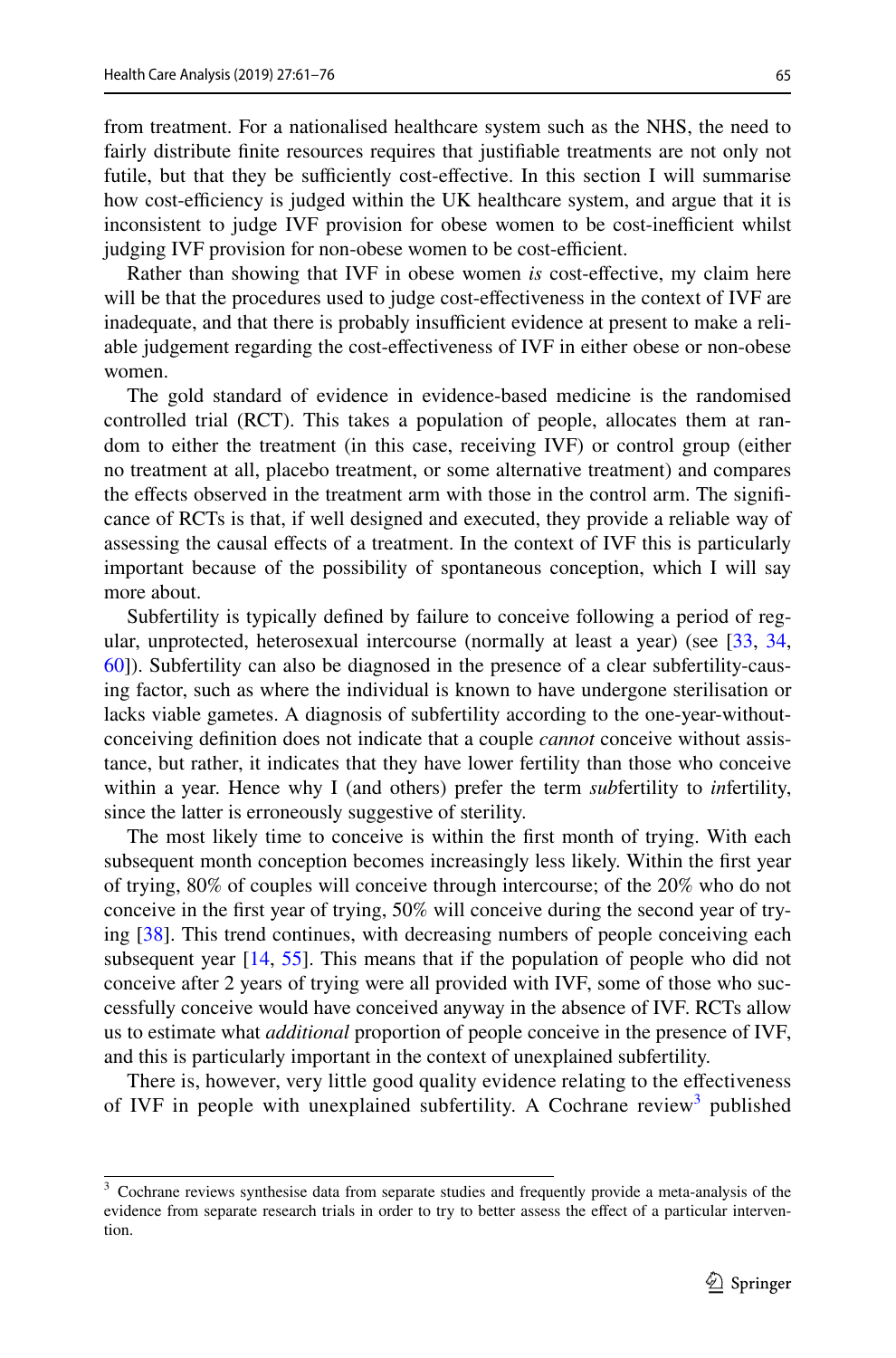in 2012 identifed just six RCTs looking at the efectiveness of IVF for treating unexplained subfertility  $[42]$  $[42]$  $[42]$ . The authors concluded that the paucity of data meant it was not possible to establish how efective IVF is. In fact, only two trials compared IVF to expectant management (i.e. not receiving any treatment and continuing to try to conceive through intercourse). Of these, one used live birth rates as the outcome measure [\[16](#page-13-8)], whilst the other used pregnancy rate [[52](#page-14-11)]. The former reported a strong efect of IVF and the latter a negative efect. When put together, they indicate that IVF slightly increases the chance of pregnancy in women with unexplained subfertility. However, the authors stopped short of including this in their conclusion due to the small sample sizes, diferent outcome measures and other limitations of the evidence.

The Human Fertilisation and Embryology Authority (HFEA), the UK regulatory body for fertility clinics, reports the success rates of IVF as ranging from a high of 29% (women aged below 35) to 2% (for women over 44) [[17](#page-13-9)]. However, these data do not take into account spontaneous conception (i.e. they do not indicate how many *extra* births result from IVF), and so only provide half the picture of IVF efectiveness.

If the restriction of IVF to people with obesity is to be justifed on the basis of it being insufficiently cost-effective, whilst IVF is still provided to those who are non-obese (by implication, on the basis that it *is* cost-efective in this group) then this should be established through evidence of acceptable quality that establishes the cost-efectiveness of one and the cost-inefectiveness of the other. The above serves to show that the quality of the evidence relating to efectiveness of IVF in general is very weak.

To assess cost-efectiveness, NICE combines evidence about the efectiveness of an intervention with evaluations of the benefts/harms that result from that intervention, and the cost of providing that intervention. In order to compare across diferent kinds of healthcare, NICE uses a common currency: the quality adjusted life year (QALY). NICE gathers available evidence about the efectiveness and cost of a given treatment or intervention, and uses this to estimate to what extent that treatment/intervention is likely to increase someone's length and/ or quality of life, and at what cost. One QALY is equivalent to a year of life in perfect health, so if a particular drug extended someone's life by 15 years and during that time they experienced an average health state of 0.5 (half as good as perfect health) then that drug would create 7.5 QALYs. If that drug cost  $\pounds 10,000$ a year then the cost per QALY would be £20,000. Whilst NICE maintains that they do not 'put a price on human life' as such, they tend to use a limit of approximately £20–£30 k per QALY for a treatment/intervention to be considered costefective [\[35\]](#page-14-12). There are various ways in which exceptions can and are made to this limit including, for instance, end-of-life care [[19](#page-13-10)].

NICE's use of QALYs is somewhat contentious, attracting criticisms relating to both the theoretical possibility of capturing all of the heterogenous benefts (and harms) of a treatment/intervention in a single measure, as well as substantive criticisms of how QALYs over/underweight particular kinds of health and healthcare [[39\]](#page-14-13). On the whole, however, it might be reasonable to accept the faws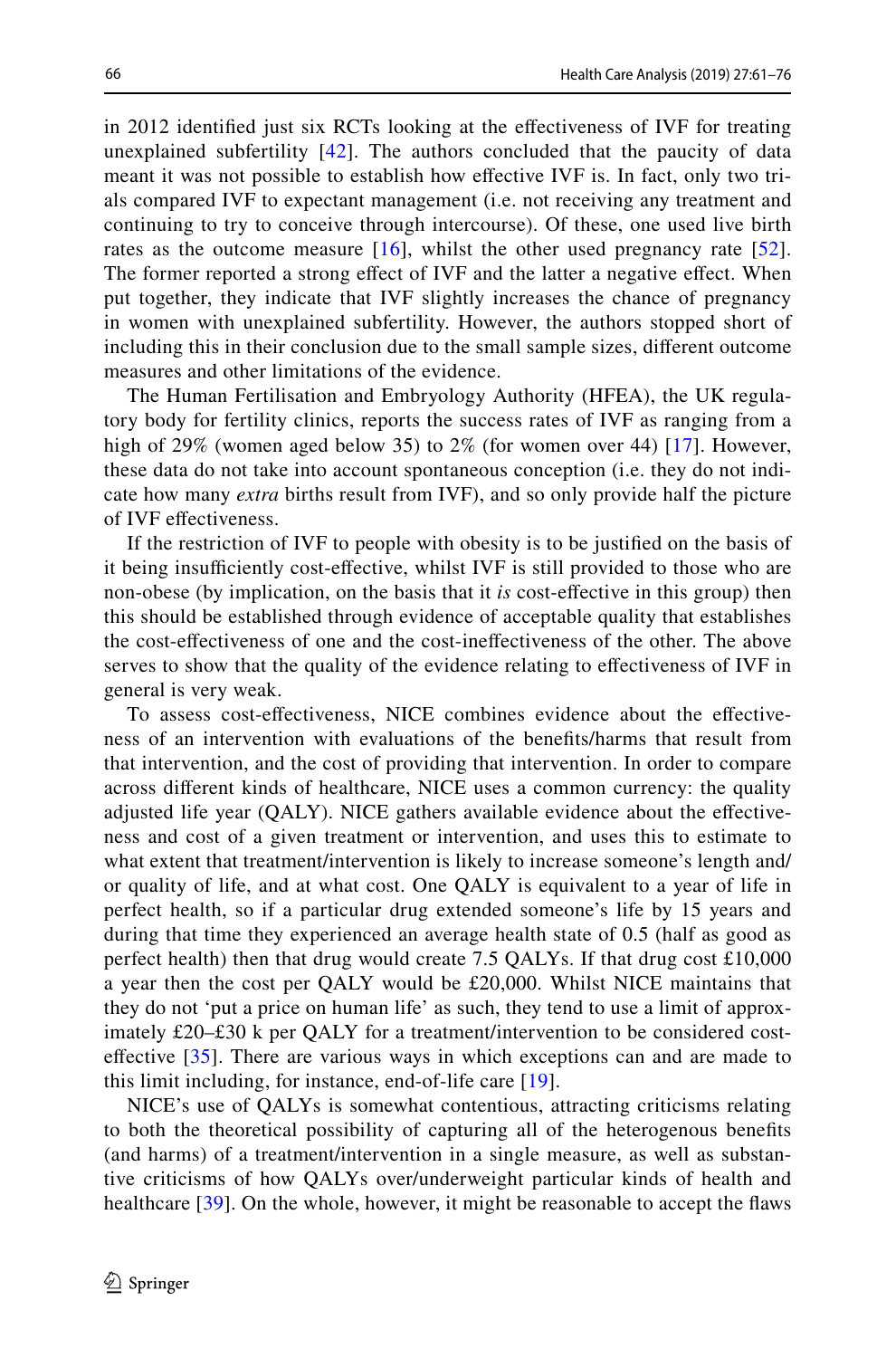associated with QALY use (and seek to ameliorate them) in preference to alternative, less systematic approaches to rationing healthcare resources.

In the context of reproductive technologies, QALYs become much more complicated. In the 2004 guidelines for provision of fertility treatment, NICE states:

There is an important debate about whether the outputs of assisted reproduction can be incorporated into a measure than can be compared with other uses of the same resources. It is not logical to try to derive a quality-adjusted lifeyear (QALY) measure from live births arising from IVF. [sic] [[31\]](#page-14-14) p. 6.

Despite this hesitancy, NICE subsequently commissioned a report into the economic modelling of QALYs in subfertility treatment. A dubious feature of this modelling is that it only counts the improvements in quality of life post-fertility treatment that attach to the female partner receiving IVF, ignoring both the QALYs gained by creating a life, and those experienced by the recipient's partner. This is clearly an important decision, since to include the QALYs attaching to the life created would presumably make IVF treatment hugely cost-efective. It might also, however, direct healthcare spending down the path of the repugnant conclusion (i.e. the obligation to create as many people as possible with a minimally decent quality of life, [[43\]](#page-14-15)).

The modelling involved in calculating the cost-per-QALY for IVF is complex, needing to take account of the ways in which, for instance, providing treatment at diferent time points infuences the number of QALYs accrued over a lifetime, the varying costs of IVF depending on provider, the potential need for additional healthcare due to pregnancy and childbirth-related complications, and so on  $[38]$  $[38]$ .<sup>4</sup> The results of this modelling are presented, showing variations along a number of different dimensions. For instance, the authors calculate how cost-efectiveness varies with maternal age; whether one or two embryos are implanted during treatment; whether it is the frst, second or third cycle provided to that individual; and whether the willingness-to-pay threshold is set at a cost-per-QALY of £20 k or £30 k.

The results of such calculations can sometimes be odd, recommending 'islands' of treatment (for instance, it is cost-efective to treat 34 year old women with three cycles of IVF using double embryo transfer, but not those aged 35–37, and only those aged 27–33 and 38–41 if the upper cost-per-QALY threshold is used (See fgure 14.7 [[38\]](#page-14-8)). In translating these calculations into guidelines, NICE must smooth out such oddities. None of the cost-efectiveness calculations published in the National Collaborating Centre for Women's and Children's Health/NICE report indicate how obesity is expected to impact the cost-per-QALY of IVF provided to obese women.

This is not to say that there is no way of estimating how obesity could afect the cost-efectiveness of IVF. Papers by Pandey and Bhattacharya [[40\]](#page-14-16), Pandey et al. [\[41](#page-14-17)], Koning et al. [[21\]](#page-13-11), Tremellen et al. [[57\]](#page-15-1) and Mahutte et al. [[24\]](#page-13-6) all argue that there is insufficient evidence showing the detrimental effect of obesity on the success of IVF compared to non-obese recipients to justify restricting treatment to

<span id="page-6-0"></span><sup>&</sup>lt;sup>4</sup> For more on the methods used to calculate QALYs for fertility-affecting treatment, see [[15,](#page-13-12) [49\]](#page-14-18).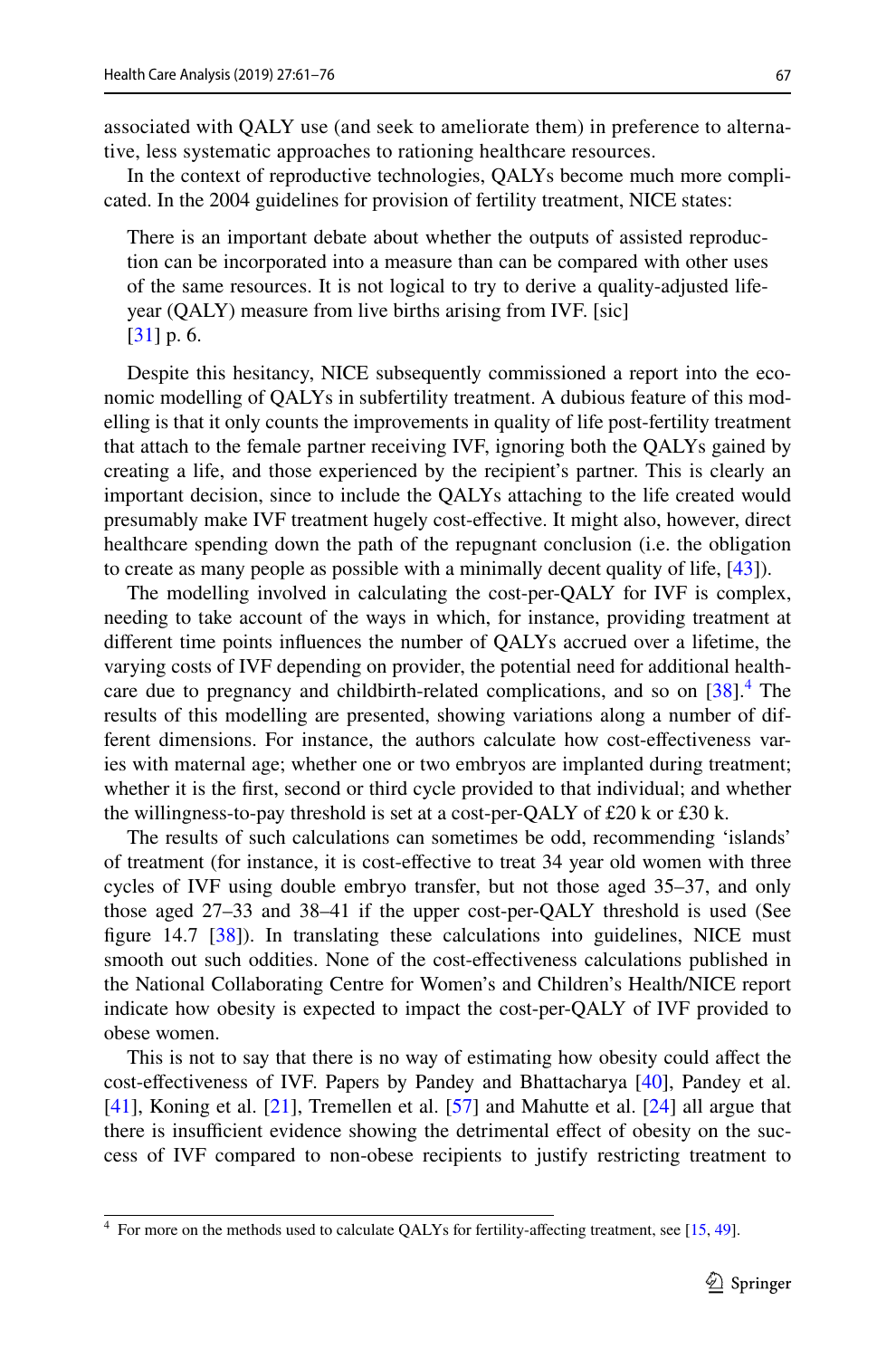obese women. This does not mean that obesity has no impact on cost-efectiveness of IVF treatment, nor that weight loss is not a desirable occurrence in obese women prior to pregnancy/IVF treatment. Instead, it indicates that the current policy of commissioners in the UK (and comparable actions of healthcare providers outside the UK) is not based on rigorous assessment of cost-efectiveness and a judgement that whilst IVF provided to non-obese people falls above the threshold for costefectiveness, provision to obese people falls below that threshold.

#### **Proposed Justifcation III: Something Else**

So far, I have considered two potential justifcations for excluding obese women from accessing IVF. First, that IVF is futile in obese women, and second, that IVF is insufficiently cost-effective to warrant funding in the context of a healthcare system (such as the NHS) which is required to ensure that a finite budget is spent efficiently. I have rejected these arguments on the basis that they rest on dubious extrapolations from the available evidence. Recall, my claim is not that it is cost-efective to provide IVF to obese women, but that there is insufficient evidence to show that it is signifcantly less cost-efective than to provide it to non-obese women. Many commissioners in the UK do provide (limited) IVF to non-obese women, but exclude obese women. To claim that evidence relating to the cost-efficiency of IVF allows for fne-grained distinctions between diferent points on the BMI scale when so little is known about numerous aspects of the efectiveness of IVF (I refer, in particular, to IVF for treating unexplained subfertility) is at best naive, and at worst, intentionally misleading.

I now wish to consider a further possible motivation for excluding obese women from access to IVF. This is the suggestion that those who are responsible for their ill health should be de-prioritised for treatment relative to those who are not responsible for their ill health. My claim will be that it is plausible that judgements of responsibility play an implicit, indirect role in policies which exclude obese people from IVF. I will not argue that this *is* the case since establishing this would require further empirical work. I will comment on whether such a responsibility-based motivation is likely to provide justifying reasons for restricting IVF in this way.

Financial pressure on the UK healthcare system, particularly since 2010, has resulted in changes in the way services are rationed [\[20](#page-13-13)]. In 2015, the UK government announced the NHS Spending Review for the next 6 years, which required NHS England to undertake £22 billion in efficiency savings over that period  $[31]$  $[31]$ . Unsurprisingly, this has led to a reduction in the provision of services for a number of groups/conditions. Fertility treatment is one area which has seen signifcant shrinkage in NHS-funded provision. The campaign group Fertility Fairness reported in 2017 that the number of CCGs in England offering the NICE-recommended three cycles of IVF to women who met eligibility criteria halved between 2013 and 2017, going from 24 to 12% of CCGs. They also reported that 23% of CCGs in 2017 offered two cycles; 61% offered one cycle, and 4% (which amounts to seven CCGs) ofered no funded IVF at all [[9\]](#page-13-1).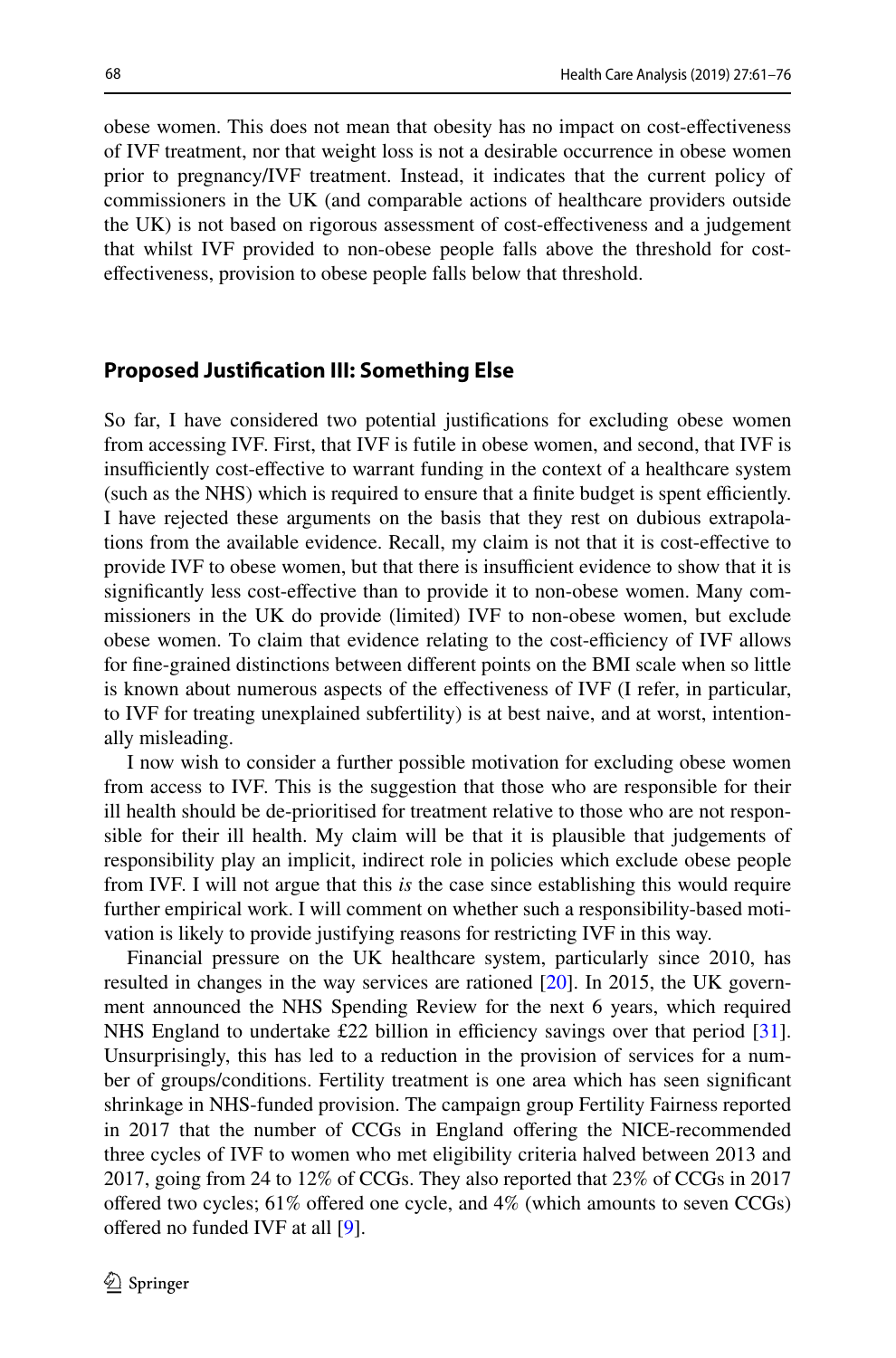IVF may be a relatively easy target for commissioners looking to cut costs by reducing service provision. Evidence is mixed: pro-natal social norms often dominate, resulting in stigma attaching to those who remain childless (both voluntarily and involuntarily) [\[58](#page-15-3), [28,](#page-14-19) [44\]](#page-14-20), and this might be expected to result in general support for those requiring assistance to have children. There is, however, also evidence that people do not generally think of subfertility as a disease, and this may limit the extent to which treatment for subfertility is seen as a priority for resource allocation within healthcare [\[28](#page-14-19)].

Attitudes towards obese people are more decisively negative. Researchers have found extensive evidence of stigma directed towards obese people in a number of contexts, leading to disadvantage. Rebecca Puhl and colleagues have described the pervasive efects of stigmatisation of obesity in a number of contexts, including healthcare settings, the workplace, educational institutions, and interpersonal relationships [\[45](#page-14-21)[–47](#page-14-22)]. They report how physicians surveyed associated obesity with poor hygiene, noncompliance, hostility, dishonesty a lack of self-control and laziness. Nurses, dieticians and medical students have also been shown to form negative associations of obese people [\[45](#page-14-21), pp. 792–795]. In the workplace, employers tended to see obese people as less desirable employees; overweight applicants were judged as signifcantly less neat, productive, ambitious, disciplined and determined; they were assumed to be lazy, less conscientious, less competent, disagreeable and emotionally unstable; they were also thought to have poorer attendance records and to be poor role models. Perhaps as a consequence, obese people tend to earn less, are less likely to be promoted and more likely to get sacked than their non-obese counterparts [\[45](#page-14-21), pp. 789–792]. Children rate obese children as those they would least like to be friends with; obese high school students in a US sample were less likely to be admitted to college than non-obese students with equivalent academic performance; obese students tended to receive less fnancial support from their families than nonobese students [[45,](#page-14-21) pp. 795–797].

I have argued that the futility and cost-efficiency based justifications for excluding obese people from accessing IVF are weak. I think it is at least plausible, perhaps likely, that such decisions by commissioners are infuenced by, frst, a need to make savings *somewhere* due to fnancial constraints, and second, an assessment of public sympathy towards the recipients of certain services/the value of providing those services. Given the highly stigmatised nature of obesity, the ambiguity around the status of subfertility as a 'disease', and the confusion around the methodologies used to assess its cost-efectiveness, it is unsurprising that CCGs have chosen to deny IVF treatment to obese people. Fertility treatment may not be an isolated example: a report by the Royal College of Surgeons criticises the restricted provision of elective surgeries (including knee and hip replacements, tonsillectomy and surgeries for snoring, hernia, and varicose veins) for those who are obese or smoke [[48\]](#page-14-23).

I take it that excluding some people from healthcare treatment that is available to others on the basis of stigma and moralisation would be impermissible, and contrary to the spirit of the UK system of healthcare provision—informed by procedures such as QALY-assessment—as well as systems of healthcare distribution elsewhere. However, whilst the the Equality Act 2010 outlines protected characteristics which must not form the basis of discrimination (in employment practices, for instance),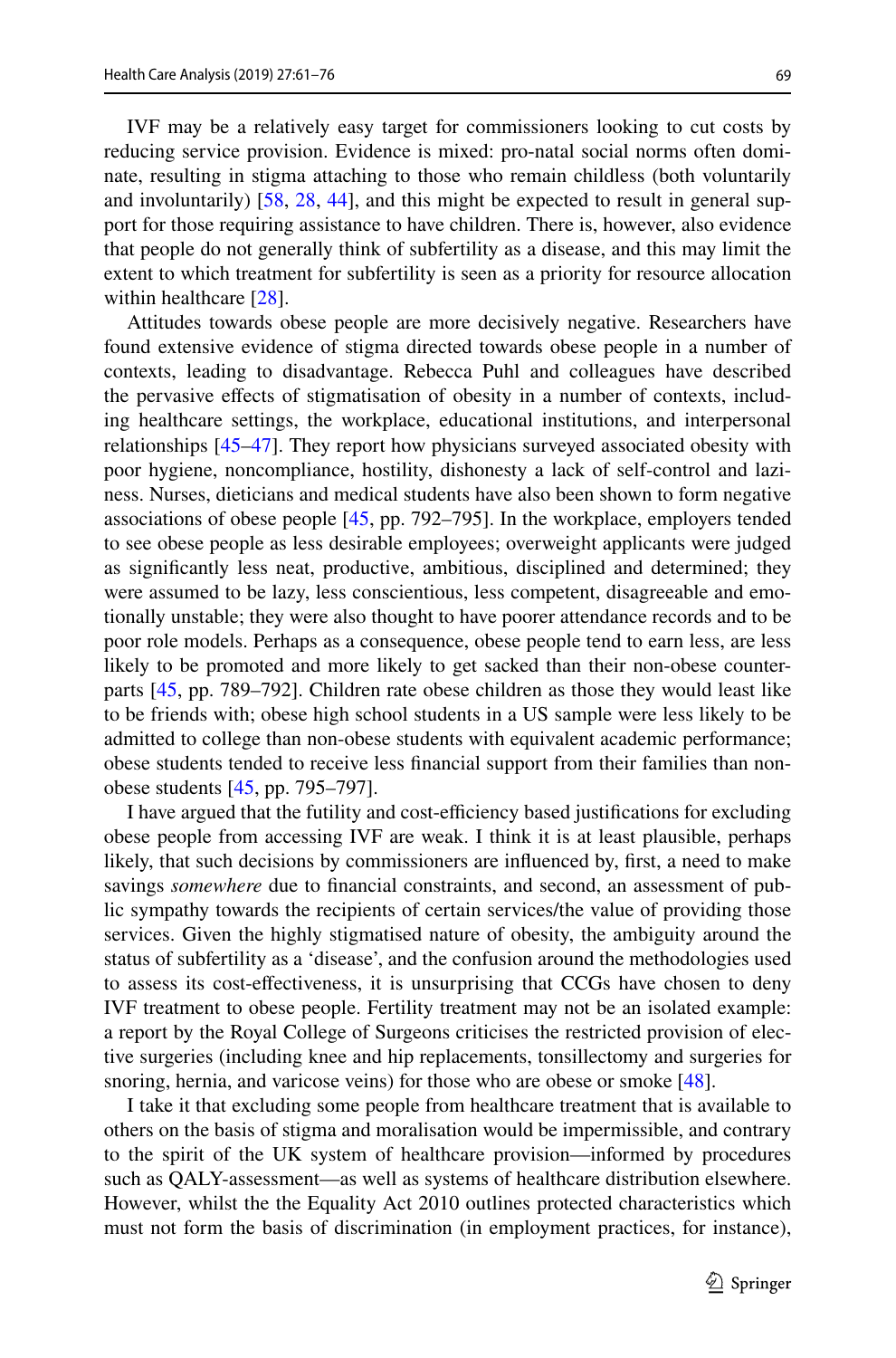there is no specifc provision made for obesity or, more broadly, physical appearance/attractiveness beyond race, disability or sex [[8\]](#page-13-14). There have been cases of successful legal action for discrimination relating to obesity on the grounds that the individual's bodyweight constituted a disability, but these are rare and do not refect either an assumption that obesity generally qualifes as a disability, nor that a legal protection against obesity-based discrimination exists. Similarly, the NHS Constitution repeats a commitment to delivering healthcare that does not discriminate on the basis of those protected characteristics described in the Equality Act 2010. Yet it makes a number of additional commitments based around 'guiding principles and values' to, for instance, treat all available to need; meet the highest standards of excellence and professionalism; to put the patient at the heart of NHS activities; to treat people with respect, dignity and compassion [[32\]](#page-14-24). Such commitments do not appear compatible with institutionalised discrimination and stigmatisation of people with obesity. Thus, if part of the explanation for why obese people are excluded from accessing NHS funded IVF treatment is that they are a 'soft target' for cost cutting, there would be reason to object to the behaviour of commissioners complicit in this systematic discrimination. I cannot establish that this is the case here, but have instead sought to show that the evidentiary basis of this policy is weak, that healthcare commissioners are under severe fnancial pressures, and that both fertility treatment and obese people may be publicly unpopular.

Some might argue that there *is* a relevant diference between those who seek IVF and who are a healthy weight, and those who are obese. In the next section I will briefy consider whether responsibility might ground a justifcation for excluding obese people from accessing NHS-funded IVF.

#### **Responsibility, Obesity and Subfertility**

It is a widely shared intuition that the consequences of people's behaviour should track responsibility, although questions about what exactly responsibility requires, and how it relates to free will and determinism remain disputed [[36,](#page-14-25) [54](#page-14-26)]. This can refect both benefts and harms: people should *reap the rewards* as well as *bear the burdens* of their behaviour. Responsibility is a perfectly normal feature of many areas of life, including personal/social relationships, criminal justice policy, employment practices, sporting achievements, and so on.

The requirements and implications of responsibility can be analysed in a number of ways. A common distinction is drawn between *causal* and *moral* responsibility, with the former identifying the causal role an actor played in bringing about some consequence, and the latter typically identifying a deeper relationship between an agent and a consequence, often resulting in responses such as praise or blame. It is the presence or absence of moral responsibility for some consequence that is often used to determine how it is appropriate to treat an agent when we seek to 'hold her responsible'.

It is common to identify two broad conditions for moral responsibility: the epistemic and control conditions. The frst requires that the agent could foresee the (likely) consequences of her actions; she understood how her behaviour would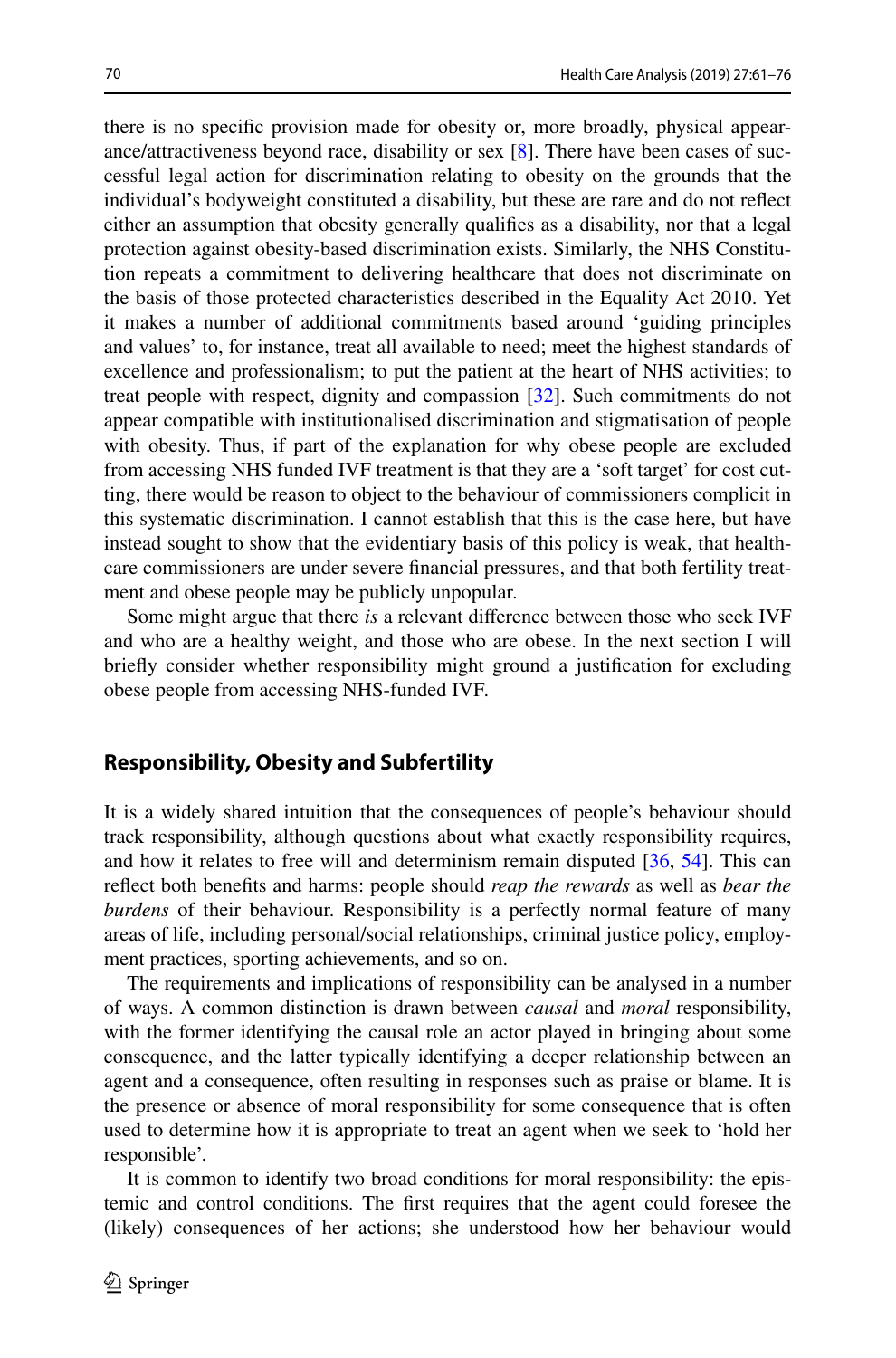impact the world. The second requires that the agent be able to control her actions; she could have behaved diferently. Some version of these conditions has been incorporated into most accounts of moral responsibility since Aristotle, though the exact demands (what counts as sufficient understanding? How much control must the agent have had?) vary [\[1](#page-12-2), [12](#page-13-15)].

It is not clear how we should go about developing a systematic means of assessing whether or not an individual was responsible for some behaviour. There are, however, cases which bookend the spectrum of responsible/not responsible. For instance, if I am sitting quietly reading a book when a remarkably strong gust of wind dislodges me from my chair and causes me to collide with you, injuring your arm, it seems clear I should not be judged morally responsible (or blameworthy) for your broken arm. I was not an active agent in this event, and we should not call my colliding with you an 'action' of mine (some philosophers prefer to call these nonagential movements 'mere happenings' [[13\]](#page-13-16)). In contrast, if, upon spotting you (my arch nemesis), I discard my book and leap from my chair, and purposefully attack you with the full intention of breaking your arm, then (assuming I am not experiencing some kind of psychotic episode, or sleep walking, or under the infuence of mind-altering substances, etc.) it seems clear that I am morally responsible (and blameworthy) for injuring you.

Turning to the current case, the challenge is to consider whether or not those who are obese and subfertile should be considered morally responsible for their subfertility (and further, whether this has any relevance to the provision of fertility services). Evidence suggests that awareness of the impact of obesity on fertility is limited (e.g. [\[5](#page-13-17), [4](#page-13-18)]), though that does not mean all of those who are obese and subfertile were unaware of the fertility-related risks of obesity. Intuitively, obesity seems under individual control, however evidence from diverse research programs including work identifying the social determinants of health and the psychology of behavioural control suggests it is often extremely difficult for individuals to make changes to their lifestyles that result in signifcant weight loss [[25,](#page-13-19) [26](#page-13-20), [53](#page-14-27)]. Further, it will often be unclear whether a particular individual who is both obese and subfertile is subfertile *because* of her obesity. The causal role of obesity will be underdetermined at an individual level.

It is beyond the scope of this paper to make any kind of estimate as to the proportion of people who are both subfertile and obese who sufficiently fulfil the epistemic and control conditions of responsibility to be considered morally responsible for their subfertility. However, it seems reasonable to assume that there exist both people with subfertility who were oblivious to the effect of obesity on fertility/lacked control over their obesity, and people with subfertility who were aware of the efect of obesity on fertility/possessed control over their obesity. Thus, in the population of obese people with subfertility there will be some mix of morally responsible and not morally responsible individuals.

If responsibility were to be incorporated into decisions about IVF provision, it would be necessary to distinguish between those who were morally responsible for their obesity-linked subfertility and those who were not. This would require delving into individual cases of subfertility and seeking a way of determining who is and is not responsible for their subfertility. As well as being highly intrusive (and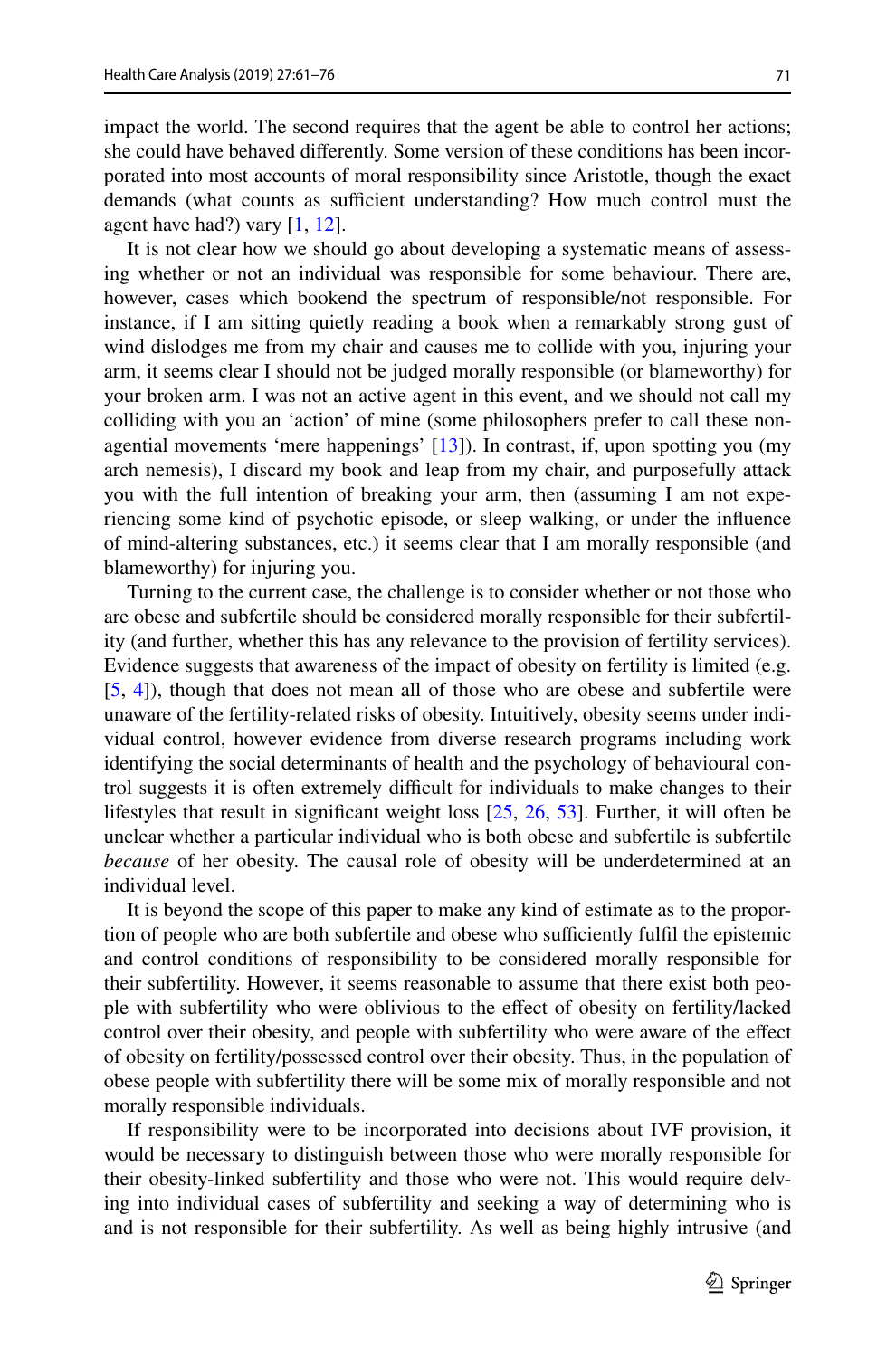potentially impermissible) this would likely be fnancially costly. What would be the pay-ofs of such an approach?

One possibility is that rationing IVF in this way would act as an incentive for people to maintain a healthy BMI (a desirable outcome so far as health promoters are concerned). It has been proposed by some that educating young people about the damaging efects obesity could have on their fertility is a potential tool for health promotion and weight loss [[22\]](#page-13-21). The pay-of of this efect would be dependent on whether or not excluding obese people from IVF resulted in fewer people becoming obese/obese people losing weight. To my knowledge, no research has estimated the efect of BMI-restricted IVF policies adopted by commissioners in the UK on obesity, and from what is known about people's attempts to lose weight, it seems unlikely that denial of NHS-funded IVF treatment for obese women would have a significant positive effect on weight loss efforts [\[11](#page-13-22)].

Another consequentialist justifcation for BMI-restricted IVF is that it reduces the number of people eligible for treatment and thus saves money. However, whilst discussions of healthcare allocation may often emphasise cost-savings, this should not be taken out of context. The reason for saving costs on some areas of healthcare is so that those resources can be more efectively used in other areas of healthcare, improving the cost-efficiency of overall provision. If obese people can benefit from IVF (and the money spent on IVF would not create more benefts if it were spent on some other kind of healthcare) then it makes sense to provide IVF to obese people. Another drawback of such a justifcation would be that it seems to arbitrarily limit some people's access to healthcare.

Finally, justice based arguments might motivate BMI-restricted IVF provision amongst those responsible for their subfertility. The most demanding version of this claim relates to desert: that it is a *good thing* in and of itself if people get what they deserve. Translated into the subfertility case, this claim would imply that it is good for people who are responsible for their obesity-linked subfertility to be excluded from treatment, and bad for them to receive treatment (with the reverse being true for those not responsible for their subfertility). A weaker defence of BMI-restricted state funded IVF policies would be broadly luck egalitarian (see for example [\[50](#page-14-28)]). This, roughly, assumes that as a matter of justice, the state is obligated to assist those who experience bad brute luck but not those who experience bad option luck (i.e. the state is only obligated to support those who experience certain kinds of disadvantage that results from factors for which they were not responsible). Luck egalitarians may still assist people who experience bad option luck (i.e. those responsible for their misfortune), but this is not a requirement of justice, and if it involves failing to assist someone with bad brute luck then it will not be permissible. Essentially, luck egalitarianism could support a policy of prioritising treatment for those whose subfertility resulted from factors for which they were not responsible.

Ultimately, it must be considered whether such justifcations for seeking to distinguish between those who are and are not responsible for their obesity-linked subfertility are sufficiently powerful to overcome the reasons for not drawing such distinctions. As mentioned, countervailing reasons could point to the difficulty of making such judgements and the likely intrusiveness involved; the danger of further stigmatising certain disadvantaged groups; and principled objections that healthcare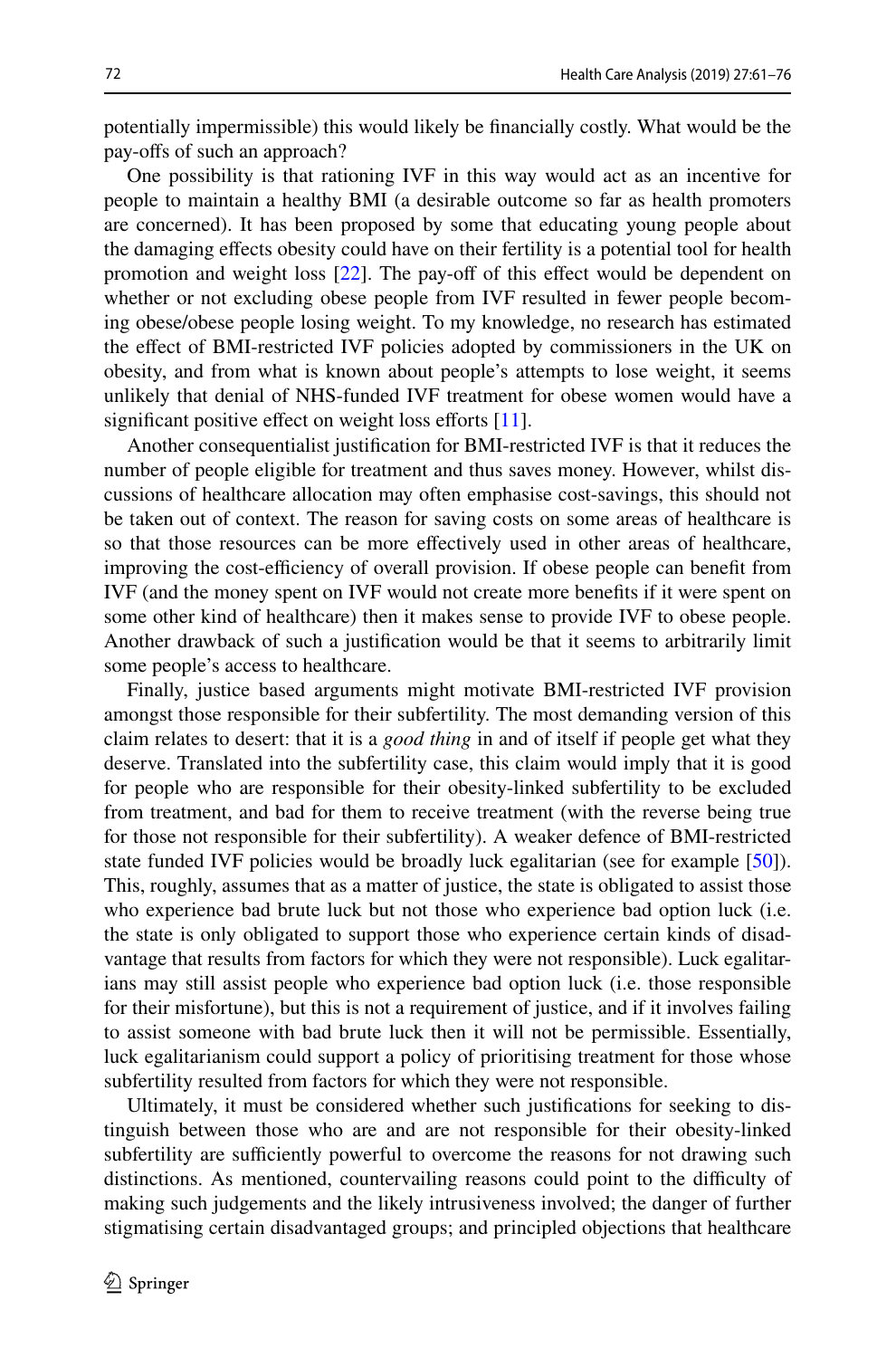providers just should not take account of responsibility when making allocation decisions.

# **Conclusion**

In this paper, I have advocated a sceptical stance towards 'evidence-based' justifcations for excluding obese people from NHS-funded IVF treatment. I have argued that the lack of high quality evidence regarding the efectiveness of IVF in both obese and non-obese populations, and the confusion around how QALYs are calculated in relation to the outcomes of IVF, give us reason to be hesitant in accepting the claim that this policy is justified on cost-efficiency grounds. Whilst ensuring the efficient provision of healthcare is an important function of the state, methodologies such as evidence synthesis and QALY calculations must be applied with full acknowledgement of the degree to which these techniques incorporate numerous controversial assumptions and rough estimations and often must extrapolate from weak evidence. Claims that the evidence is of sufficient clarity to make decisive cost-effectiveness cutofs appropriate is disingenuous. Rather, I propose that references to the costinefficiency of providing IVF to obese people may mask other influences, such as negative attitudes towards obese people that render them easy targets for costcutting commissioners. Finally, I introduced an alternative approach to justifying policies which exclude obese people from accessing IVF, based on judgements of responsibility in addition to other factors (such as the defence of a luck egalitarian approach to healthcare provision). Whilst this discussion has been kept necessarily brief, my suspicion is that such justifcations would ultimately struggle to support a policy which required intrusive investigation into people's disease aetiology and judgements of responsibility.

**Funding** Funding was provided by Wellcome Trust (Grant No. 104848).

**Open Access** This article is distributed under the terms of the Creative Commons Attribution 4.0 International License ([http://creativecommons.org/licenses/by/4.0/\)](http://creativecommons.org/licenses/by/4.0/), which permits unrestricted use, distribution, and reproduction in any medium, provided you give appropriate credit to the original author(s) and the source, provide a link to the Creative Commons license, and indicate if changes were made.

# **References**

- <span id="page-12-2"></span>1. Aristotle. (2009). *The Nicomachean Ethics*. Lesley Brown (Ed.) (D. Ross, Trans.). Oxford: Oxford University Press.
- <span id="page-12-1"></span>2. Bhattacharya, S., Harrild, K., Mollison, J., Wordsworth, S., Tay, C., Harrold, A., et al. (2008). Clomifene citrate or unstimulated intrauterine insemination compared with expectant management for unexplained Infertility: pragmatic randomised controlled trial. *BMJ, 337*(7666), 387–390.
- <span id="page-12-0"></span>3. Brown, R. C., Rogers, W. A., Entwistle, V. A., & Bhattacharya, S. (2016). Reframing the debate around state responses to infertility: Considering the harms of subfertility and involuntary childlessness. *Public Health Ethics, 9*(3), 290–300.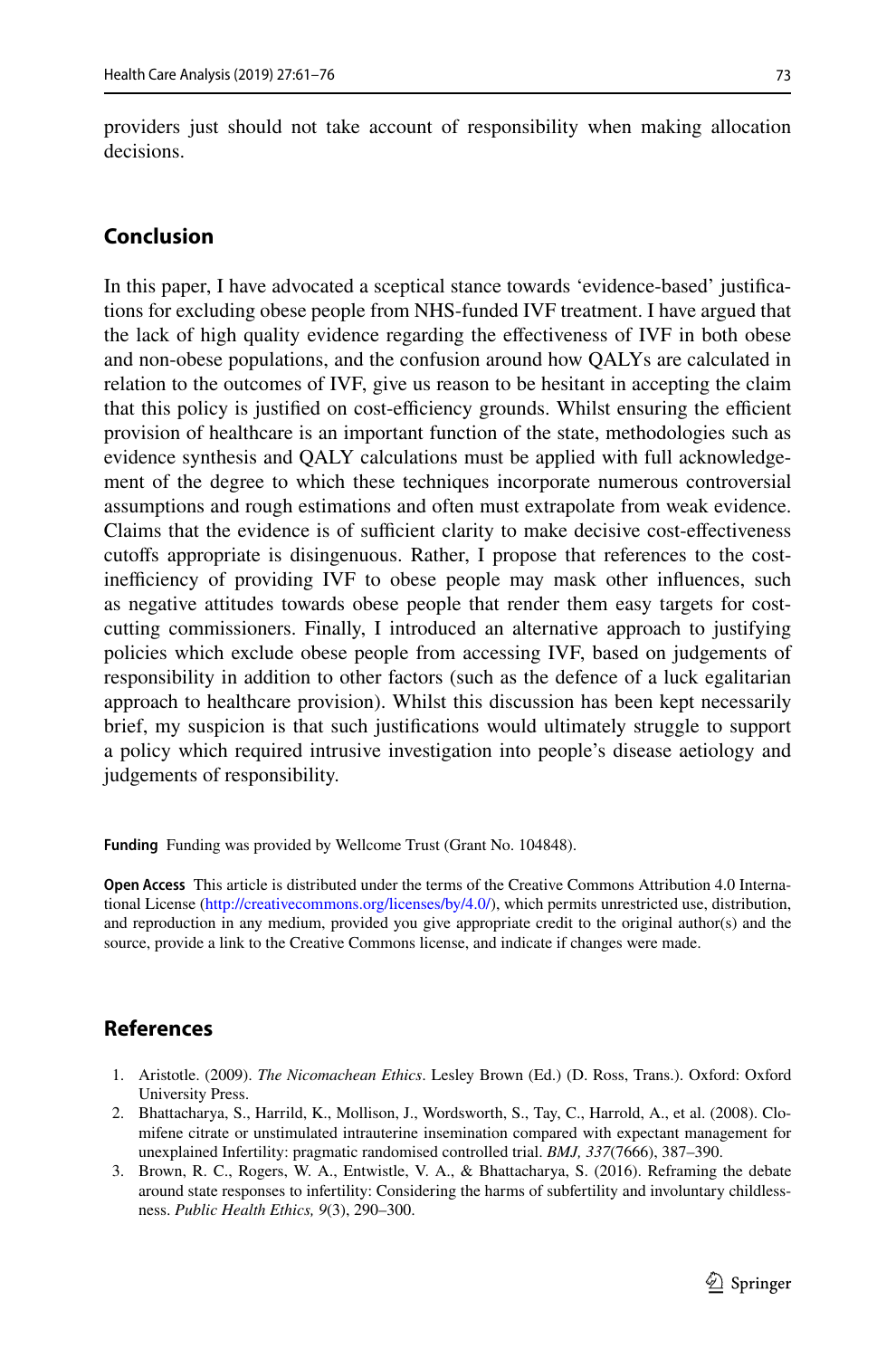- <span id="page-13-18"></span>4. Cardozo, E. R., Dune, T. J., Nef, L. M., Browcks, M. E., Ekpo, G. E., Barnes, R. B., et al. (2013). Knowledge of obesity and its impact on reproductive health outcomes among urban women. *Journal of Community Health, 38*(2), 261–267.
- <span id="page-13-17"></span>5. Cardozo, E. R., Nef, L. M., Brocks, M. E., Ekpo, G. E., Dune, T. J., Barnes, R. B., et al. (2012). Infertility patients' knowledge of the efects of obesity on reproductive health outcomes. *American Journal of Obstetrics and Gynaecology., 207*(6), 509.e1–509.e10.
- <span id="page-13-3"></span>6. Daily Mail. (2018). *NHS is refusing IVF to women if their husbands are too fat… but fertility*  experts accuse health bosses of 'Making up the Rules' Ben Spencer for the daily mail. [https](https://www.dailymail.co.uk/health/article-5374287/NHS-refusing-IVF-women-husbands-fat.html) [://www.dailymail.co.uk/health/article-5374287/NHS-refusing-IVF-women-husbands-fat.html](https://www.dailymail.co.uk/health/article-5374287/NHS-refusing-IVF-women-husbands-fat.html). Accessed Nov 2, 2018.
- <span id="page-13-5"></span>7. Dayan, N., Spitzer, K., & Laskin, C. A. (2015). A focus on maternal health before assisted reproduction: Results from a pilot survey of Canadian IVF medical directors. *Journal of Obstetrics and Gynaecology Canada., 37,* 648–655.
- <span id="page-13-14"></span>8. Equality Act. (2010). [https://www.legislation.gov.uk/ukpga/2010/15/pdfs/ukpga\\_20100015\\_](https://www.legislation.gov.uk/ukpga/2010/15/pdfs/ukpga_20100015_en.pdf) [en.pdf.](https://www.legislation.gov.uk/ukpga/2010/15/pdfs/ukpga_20100015_en.pdf) Accessed Feb 19, 2019.
- <span id="page-13-1"></span>9. Fertility Fairness. (2017). *IVF provision in England*. [http://www.fertilityfairness.co.uk/nhs-ferti](http://www.fertilityfairness.co.uk/nhs-fertility-services/ivf-provision-in-england/) [lity-services/ivf-provision-in-england/](http://www.fertilityfairness.co.uk/nhs-fertility-services/ivf-provision-in-england/). Accessed Nov 1, 2018.
- <span id="page-13-2"></span>10. Fertility Fairness. (2018). *Fertility fairness*. <http://www.fertilityfairness.co.uk>. Accessed Nov 1, 2018.
- <span id="page-13-22"></span>11. Fildes, A., Charlton, J., Rudisill, C., Littlejohns, P., Prevost, A. T., & Gulliford, M. C. (2015). Probability of an obese person attaining normal body weight: Cohort study using electronic health records. *American Journal of Public Health, 105*(9), e54–e59.
- <span id="page-13-15"></span>12. Fischer, J. M., & Ravizza, M. (1998). *Responsibility and control*. Cambridge: University of Oxford.
- <span id="page-13-16"></span>13. Frankfurt, H. G. (1978). The problem of action. *American Philosophical Quarterly, 15*(2), 157–162.
- <span id="page-13-7"></span>14. Gnoth, C., Godehardt, D., Godehardt, E., Frank Herrmann, P., & Freundl, G. (2003). Time to pregnancy: Results of the German prospective study and impact on the management of infertility. *Human Reproduction, 18*(9), 1959–1966.
- <span id="page-13-12"></span>15. Goldhaber-Fiebert, J. D., & Brandeau, M. L. (2015). Evaluating cost-efectiveness of interventions that afect fertility and childbearing: How health efects are measured matters. *Medical Decision Making, 35*(7), 818–846.
- <span id="page-13-8"></span>16. Hughes, E. G., Beecroft, M. L., Wilkie, V., Burville, L., Claman, P., Tummon, I., et al. (2004). A multicentre randomized controlled trial of expectant management versus IVF in women with Fallopian tube patency. *Human Reproduction, 19*(5), 1105–1109.
- <span id="page-13-9"></span>17. Human Fertilisation and Embryology Authority. (2018). *Fertility treatment 2014–2016 trends and fgures*. London: HFEA.
- <span id="page-13-4"></span>18. Kaye, L., Sueldo, C., Engmann, L., Nulsen, J., & Benadiva, C. (2016). Survey assessing obesity policies for assisted reproductive technology in the United States. *Fertility and Sterility, 105*(3), 703–706.
- <span id="page-13-10"></span>19. King's Fund. (2017). Ministers, not NHS England, should decide on the afordability of costefective new treatments. King's Fund. [https://www.kingsfund.org.uk/publications/articles/minis](https://www.kingsfund.org.uk/publications/articles/ministers-not-nhs-england-should-decide-affordability-of-treatments) [ters-not-nhs-england-should-decide-afordability-of-treatments.](https://www.kingsfund.org.uk/publications/articles/ministers-not-nhs-england-should-decide-affordability-of-treatments) Accessed Oct 30, 2018.
- <span id="page-13-13"></span>20. Klein, R., & Maybin, J. (2012). *Thinking about rationing*. London: The King's Fund.
- <span id="page-13-11"></span>21. Koning, A., Mol, B. W., & Dondorp, W. (2017). It is not justifed to reject fertility treatment based on obesity. *Human Reproduction Open, 2017*(2), 1–4.
- <span id="page-13-21"></span>22. Lemoine, M.-E., & Ravitsky, V. (2013). Toward a public health approach to infertility: The ethical dimensions of infertility prevention. *Public Health Ethics, 6*(3), 287–301.
- <span id="page-13-0"></span>23. Maheshwari, A., Hamilton, M., & Bhattacharya, S. (2008). Efect of female age on the diagnostic categories of infertility. *Human Reproduction, 23*(3), 538–542.
- <span id="page-13-6"></span>24. Mahutte, N., Kamga-Ngande, C., & Sylvestre, C. (2016). *Obesity and reproduction*—*clinical practice guideline committee draft*. Canadian Fertility and Andrology Society.
- <span id="page-13-19"></span>25. Marmot, M., Atkinson, T., & Bell, J. (2010). *Fair society, healthy lives*. Strategic review of health inequalities in England Post, 2011. London: The Marmot Report.
- <span id="page-13-20"></span>26. Marteau, T. M., Hollands, G. J., & Kelly, M. P. (2015). *Population health: Behavioural and social science insights*. Agency for Healthcare Research and Quality. [https://www.ahrq.gov/profe](https://www.ahrq.gov/professionals/education/curriculum-tools/population-health/marteau.html) [ssionals/education/curriculum-tools/population-health/marteau.html.](https://www.ahrq.gov/professionals/education/curriculum-tools/population-health/marteau.html) Accessed Nov 1, 2018.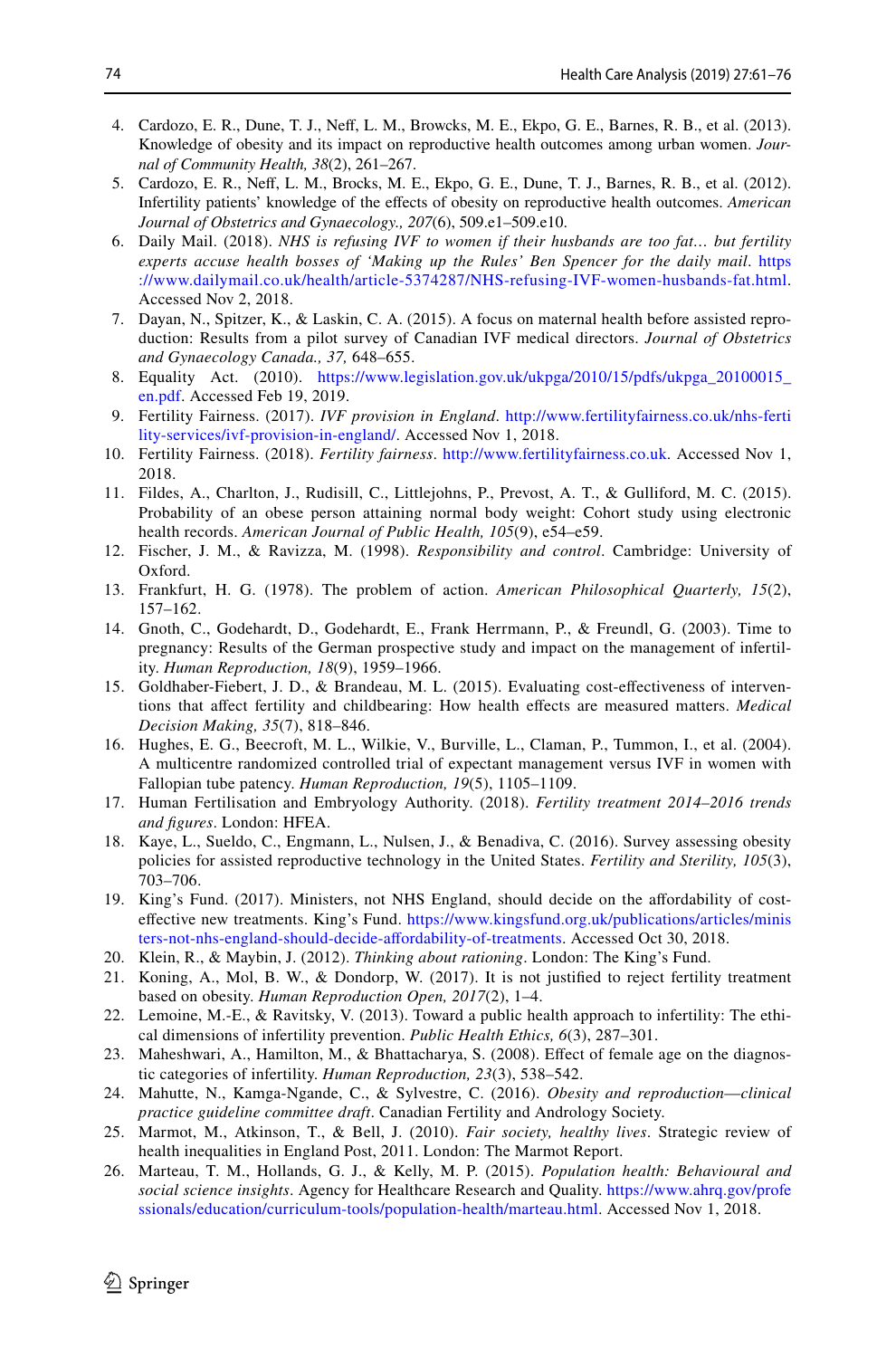- <span id="page-14-0"></span>27. McTernan, E. (2015). Should fertility treatment be state funded? *Journal of Applied Philosophy, 32*(3), 227–240.
- <span id="page-14-19"></span>28. McWhirter, M., & McQueen, D. (2000). Rationing and NHS fertility services: A commissioning perspective. *Human Fertility, 3*(4), 271–274.
- <span id="page-14-1"></span>29. Mladovsky, P., & Sorenson, C. (2010). Public fnancing of IVF: A review of policy rationales. *Health Care Analysis, 18*(2), 113–128.
- <span id="page-14-4"></span>30. NHS Scotland. (2013). *National infertility group report*. Edinburgh: Scottish Government.
- <span id="page-14-14"></span>31. NHS England. (2016). *NHS Five Year Forward View*. London: NHS.
- <span id="page-14-24"></span>32. NHS England. (2015). *The NHS Constitution for England*. London: NHS.
- <span id="page-14-7"></span>33. NICE. (2004). *Fertility: Assessment and Treatment for People with Fertility Problems*. London: NICE.
- <span id="page-14-3"></span>34. NICE. (2013). *Fertility: Assessment and Treatment for People with Fertility Problems*. London: NICE.
- <span id="page-14-12"></span>35. NICE. (2015). *Carrying NICE over the threshold*. NICE. [https://www.nice.org.uk/news/blog/](https://www.nice.org.uk/news/blog/carrying-nice-over-the-threshold) [carrying-nice-over-the-threshold.](https://www.nice.org.uk/news/blog/carrying-nice-over-the-threshold) Accessed Oct 30, 2018.
- <span id="page-14-25"></span>36. Nahmias, E., Morris, S., Nadelhofer, T., & Turner, J. (2005). Surveying freedom: Folk intuitions about free will and moral responsibility. *Philosophical Psychology, 18*(5), 561–584.
- <span id="page-14-2"></span>37. Nandi, A., & Homburg, R. (2016). Unexplained subfertility: Diagnosis and management. *The Obstetrician & Gynaecologist, 18*(2), 107–115.
- <span id="page-14-8"></span>38. National Collaborating Centre for Women's and Children's Health. (2013). *Fertility: Assessment and treatment for people with fertility problems*. London: Royal College of Obstetricians and Gynaecologists.
- <span id="page-14-13"></span>39. Nord, E., Daniels, N., & Kamlet, M. (2009). QALYs: Some challenges. *Value in Health, 12,* S10–S15.
- <span id="page-14-16"></span>40. Pandey, S., Maheshwari, A., & Bhattacharya, S. (2010). Should access to fertility treatment be determined by female body mass index? *Human Reproduction, 25*(4), 815–820.
- <span id="page-14-17"></span>41. Pandey, S., McLernon, D. J., Scotland, G., Mollison, J., Wordsworth, S., & Bhattacharya, S. (2014). Cost of fertility treatment and live birth outcome in women of diferent ages and BMI. *Human Reproduction, 29*(10), 2199–2211.
- <span id="page-14-10"></span>42. Pandian, Z., Gibreel, A., & Bhattacharya, S. (2012). In vitro fertilisation for unexplained subfertility. *Cochrane Database of Systematic Reviews, 355*(4), 1–42.
- <span id="page-14-15"></span>43. Parft, D. (1984). *Reasons and persons*. Oxford: Oxford University Press.
- <span id="page-14-20"></span>44. Park, K. (2002). Stigma management among the voluntarily childless. *Sociological Perspectives, 45*(1), 21–45.
- <span id="page-14-21"></span>45. Puhl, R., & Brownell, K. D. (2001). Bias, discrimination, and obesity. *Obesity, 9*(12), 788–805.
- 46. Puhl, R. M., & Heuer, C. A. (2009). The stigma of obesity: A review and update. *Obesity, 17*(5), 941–964.
- <span id="page-14-22"></span>47. Puhl, R. M., & Heuer, C. A. (2011). Obesity stigma: Important considerations for public health. *American Journal of Public Health, 100*(6), 1019–1028.
- <span id="page-14-23"></span>48. Royal College of Surgeons. (2016). *Smokers and overweight patients: Soft targets for NHS savings?*. London: Royal College of Surgeons of England.
- <span id="page-14-18"></span>49. Scotland, G. S., McLernon, D., Kurinczuk, J. J., McNamee, P., Harrild, K., Lyall, H., et al. (2011). Minimising twins in in vitro fertilisation: A modelling study assessing the costs, consequences and cost–utility of elective single versus double embryo transfer over a 20-year time horizon. *British Journal of Obstetrics and Gynaecology, 118*(9), 1073–1083.
- <span id="page-14-28"></span>50. Segall, S. (2009). *Health, luck and justice*. Oxford: Princeton University Press.
- <span id="page-14-6"></span>51. Sim, K. A., Partridge, S. R., & Sainsbury, A. (2014). Does weight loss in overweight or obese women improve fertility treatment outcomes? *A systematic review. Obesity Reviews, 15*(10), 839–850.
- <span id="page-14-11"></span>52. Soliman, S., Daya, S., Collins, J., & Jarrell, J. (1993). A randomized trial of in vitro fertilization versus conventional treatment for infertility. *Fertility and Sterility, 59*(6), 1239–1244.
- <span id="page-14-27"></span>53. Strack, F., & Deutsch, R. (2004). Refective and impulsive determinants of social behavior. *Personality and Social Psychology Review, 8*(3), 220–247.
- <span id="page-14-26"></span>54. Strawson, P. (1962). Freedom and resentment. *Proceedings of the British Academy, 48,* 1–25.
- <span id="page-14-9"></span>55. Taylor, A. (2003). ABC of subfertility: Extent of the problem. *BMJ, 327*(7412), 434–436.
- <span id="page-14-5"></span>56. The Royal Australian and New Zealand College of Obstetricians and Gynaecologists. (2014). *Ovarian stimulation in assisted reproduction*. [https://www.ranzcog.edu.au/RANZCOG\\_SITE/](https://www.ranzcog.edu.au/RANZCOG_SITE/media/RANZCOG-MEDIA/Women%2527s%20Health/Statement%20and%20guidelines/Clinical%20-%20Gynaecology/Ovarian-Stimulation-in-infertility-(C-Gyn-2)-Review-Mar-14.pdf%3fext%3d.pdf) [media/RANZCOG-MEDIA/Women%27s%20Health/Statement%20and%20guidelines/Clini](https://www.ranzcog.edu.au/RANZCOG_SITE/media/RANZCOG-MEDIA/Women%2527s%20Health/Statement%20and%20guidelines/Clinical%20-%20Gynaecology/Ovarian-Stimulation-in-infertility-(C-Gyn-2)-Review-Mar-14.pdf%3fext%3d.pdf)